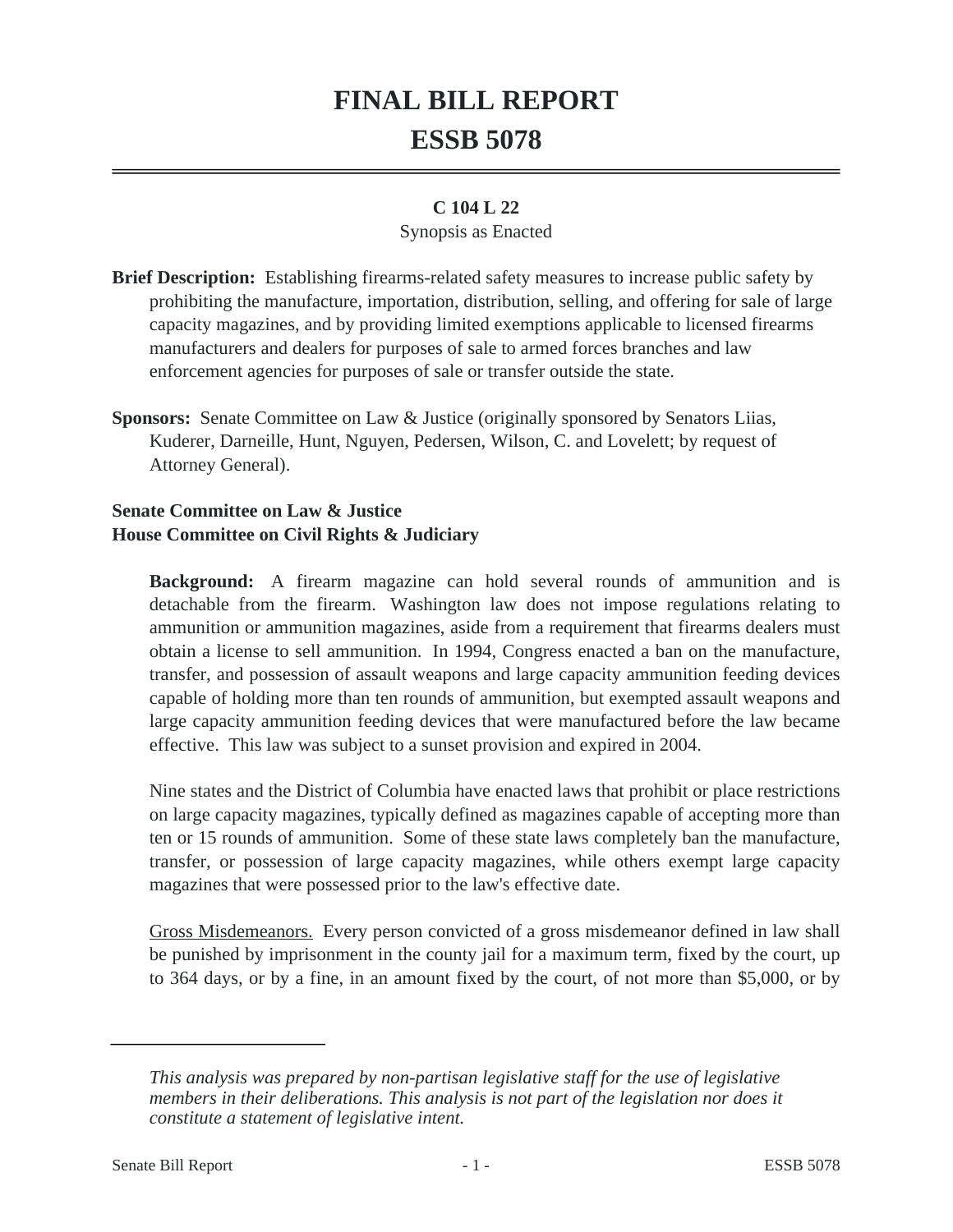both.

**Summary:** A large capacity magazine is defined as an ammunition feeding device with the capacity to accept more than 10 rounds of ammunition, or any conversion kit, part, or combination of parts, from which such a device can be assembled if in the possession of the same person. A large capacity magazine does not include:

- an ammunition feeding device that has been permanently altered so that it cannot accommodate more than 10 rounds of ammunition,
- a 22 caliber tube ammunition feeding device, or
- a tubular magazine that is contained in a lever-action firearm.

Distribute means to give out, provide, make available, or deliver a firearm or large capacity magazine to any person in this state, with or without consideration, whether the distributor is in-state or out-of-state. Distribute includes, but is not limited to, filling orders placed in this state, online or otherwise. Distribute also includes causing a firearm or large capacity magazine to be delivered in this state.

Import means to move, transport, or receive an item from a place outside the territorial limits of the state of Washington to a place inside the territorial limits of the state of Washington. Import does not include situations where an individual possesses a large capacity magazine when departing from, and returning to, Washington State, so long as the individual is returning to Washington in possession of the same large capacity magazine the individual transported out of the state.

A person may not manufacture, import, distribute, sell, or offer for sale any large capacity magazine except as specifically authorized.

The ban does not apply to the manufacture, importation, distribution, offer for sale, or sale of a large capacity magazine:

- by a licensed firearms manufacturer for the purposes of sale to any branch of the armed forces of the United States or the state of Washington, or to a law enforcement agency in this state for use by that agency or its employees for law enforcement purposes;
- by a dealer that is properly licensed under federal and state law for the purpose of sale to any branch of the armed forces of the United States or the state of Washington, or to a law enforcement agency in this state for use by that agency or its employees for law enforcement purposes; or
- by a dealer that is properly licensed under federal and state law where the dealer acquires the large capacity magazine from a person legally authorized to possess or transfer the large capacity magazine for the purpose of selling or transferring the large capacity magazine to a person who does not reside in this state.

A violation is a gross misdemeanor offense.